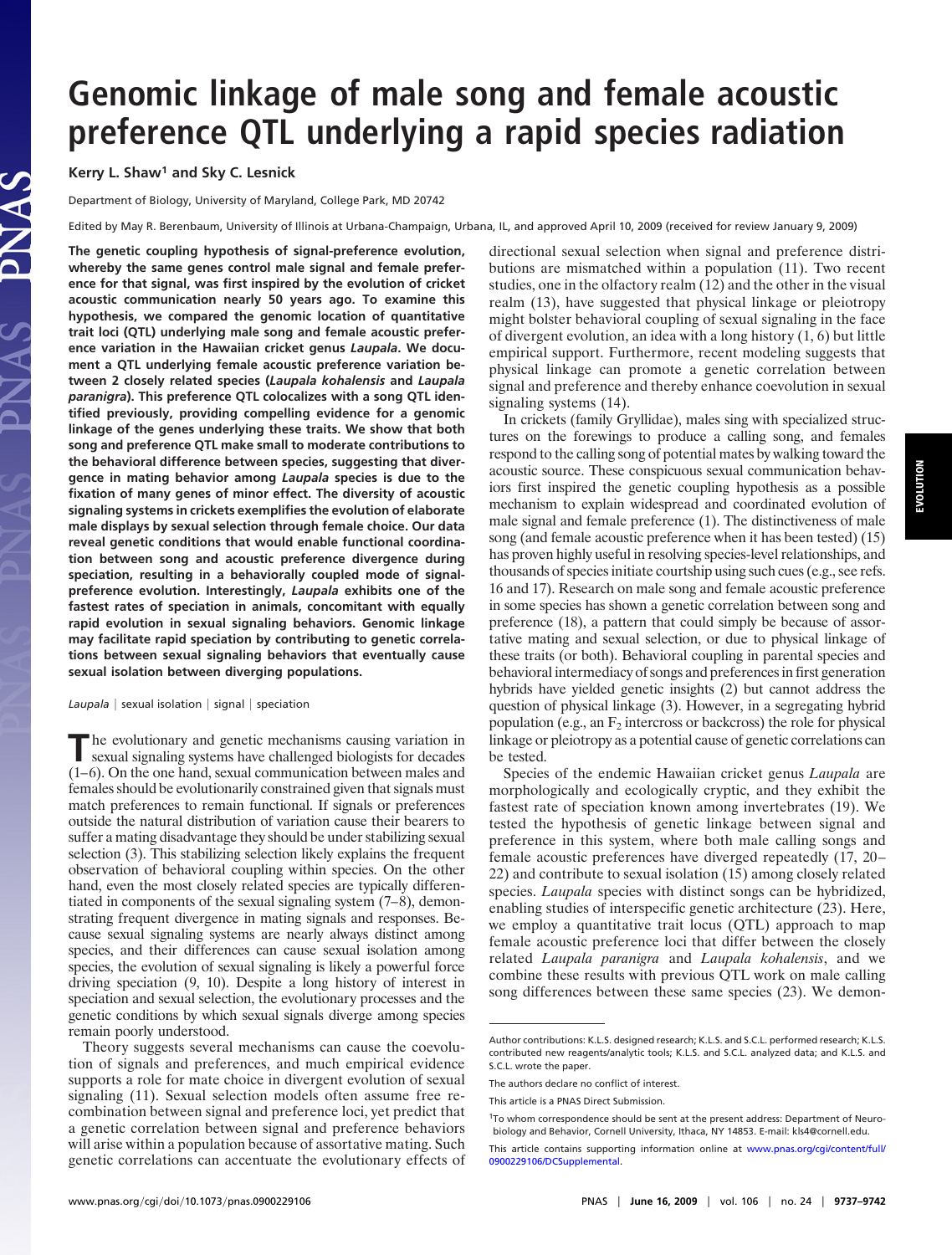

**Fig. 1.** Geographic range and male pulse rate variation of *L. paranigra*, *L.*  $kohalensis$ , and  $F_1$  hybrids (A) (23);  $F_2$  hybrid female pulse rate preference variation (B); and F<sub>2</sub> hybrid male pulse rate variation (C) (23).

strate colocalization of song and preference QTL, an observation consistent with the genetic coupling model of acoustic communication and sexual signaling system evolution.

## **Results**

**Phenotyping.** Female *L. kohalensis* and *L. paranigra* show preference for male songs with species-characteristic pulse rates (21). Here, we estimated pulse-rate preferences for  $F_2$  hybrid females  $(n = 35)$  from a cross between these species  $(23)$ , representing -800 phonotaxis trials. Preferences segregated between the pulse-rate range of the 2 parental species and were normally distributed (preference mean  $\pm$  SD = 2.28  $\pm$  0.54; Shapiro– Wilk:  $W = 0.949$ ,  $P = 0.108$ ) (Fig. 1). Preferences could not be estimated for an additional 10 females (22%), which tended to be unresponsive in acoustic trials.

The male songs of *Laupala* species differ primarily in pulse rate (17, 20). Male *L. kohalensis* and *L. paranigra* songs have pulse rates of 3.72  $\pm$  0.128 pulses per second (pps) and 0.71  $\pm$ 0.079 pps, respectively (Fig. 1*A*) (23). Previously, the pulse rates of 190 F2 males from this cross were reported (23) (Fig. 1*C*), showing a normal distribution between the pulse rates of the 2 parental species (F<sub>2</sub> pulse rate mean  $\pm$  SD = 1.86  $\pm$  0.36; Shapiro–Wilk:  $W = 0.994$ ,  $P = 0.636$ ) (23).

**Genotyping and Linkage Mapping.** Linkage maps for this study included 183 amplified fragment length polymorphism (AFLP) markers (91 and 92 markers in the *L. paranigra* and *L. kohalensis*

9738 | www.pnas.org/cgi/doi/10.1073/

maps, respectively). Based on segregation patterns from  $181 \text{ F}_2$ males and 47 F2 females, 8 linkage groups for the *L. paranigra* map (Lp) (Fig. 2*A*) and 8 linkage groups for the *L. kohalensis* map (Lk) (Fig. 2*B*) were estimated (23), equal to the number predicted by cytological analysis (24). Most AFLP markers are dominant, but inclusion of several codominant AFLP markers allowed alignment of the Lp and Lk maps [\(Fig. S1\)](http://www.pnas.org/cgi/data/0900229106/DCSupplemental/Supplemental_PDF#nameddest=SF1) (23). Map size estimates were 613.1 and 476.6 cM, and average marker spacings were 7.5 and 5.8 cM for Lp and Lk, respectively (23).

**QTL Analysis.** We identified a single acoustic preference QTL on Linkage Group 1 in both Lp and Lk maps (Fig. 2), based on those females whose phenotypic and genotypic data were available  $(n = 26)$ . QTL analyses for preference and song were performed by using interval mapping (IM) and composite interval mapping (CIM) with 5% experiment-wide error thresholds (Fig. 2) (25). The logarithm of odds (LOD) peak on Lp6b exceeded the 10% threshold and was used as a covariate in the Lp CIM analysis (Fig. 2*A*). The orthologous region to Lp6b has not yet been identified in Lk  $(Fig. S1)$  (23), thus preference analysis of Lk was only performed with IM (Fig. 2*B*). The estimated map positions (location of maximum LOD score; Table 1) for the preference QTL on Lp1 and Lk1 coincide with estimated map positions for song QTL from previous analyses (23). The marker closest to the estimated QTL (PcaacA5B12) is identical in all analyses and the 1.5 LOD support intervals (26) coincide between song and preference in both Lp and Lk (Fig. 2).

The additive effect of the preference QTL was significantly different from 0 ( $t$  test,  $P < 0.05$ ), and no dominance deviation was detected. In the Lp and Lk analyses, the estimated effect sizes for the preference QTL were 0.45 and 0.44 pps, corresponding to 15% and 14.6% of the pulse rate difference between *L. paranigra* and *L. kohalensis*, and explaining 47.1% and 47.7% of the  $F_2$  preference variance, respectively (Table 1).

### **Discussion**

Sexual signals and their responses are conspicuous, often ornate, features of animal behavior. Sexual signaling systems in general, and song and acoustic preferences in particular, play a critical role in both intraspecific pair formation and sexual isolation between species (10). A genetic understanding of how such systems diverge may yield insights into how evolution within species gives rise to new species. It has been known for decades that the songs of male crickets attract females and that closely related species differ in these acoustic behaviors, prompting hypotheses about how songs and preferences remain behaviorally coupled in the face of divergent evolution (1–6). In *Laupala*, evidence supports the hypothesis that song and preference are integral to pair formation (27) and that differences in pulse rates of closely related species elicit discriminating female preferences, thus supporting a role for acoustic behavior in barriers to gene flow (15). *Laupala* shows the fastest rate of speciation yet measured in invertebrates (19), and a consistent pattern of song differences between close relatives supports the hypothesis that song evolution plays a causative role in speciation in this group.

In this study we found that a QTL for pulse rate of the male calling song colocalizes with a QTL for female pulse rate preference. As such, this study is significant in reporting a physical linkage of genes underlying male and female acoustical communication behaviors. Only 2 previous studies of the genetic basis of behavioral coupling provide evidence for physical linkage or pleiotropy of sexual traits, each representing a different sensory modality. In the fruit fly *Drosophila melanogaster*, mutations at the *desat1* gene modify the cuticular hydrocarbon quantities of both males and females, and male sexual response to them (12). Likewise, in *Heliconius* butterflies, male recognition of conspecific wing color pattern mapped to the same region as female (and male) wing color pattern (13). Both of these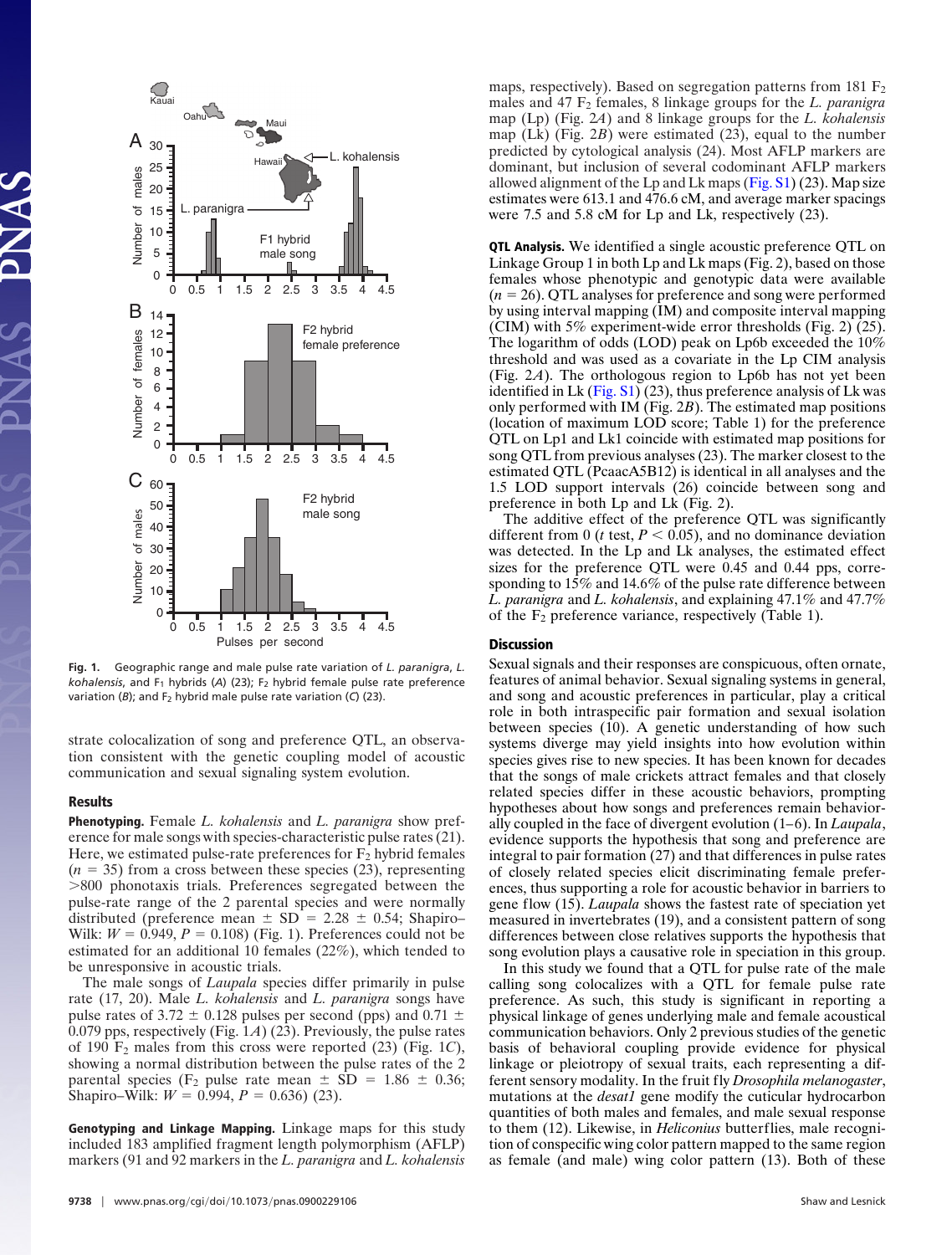

**Fig. 2.** QTL scans of interspecific song and preference variation on Lp (*A*) and Lk (*B*) linkage maps. Horizontal bars, with tick marks indicating AFLP marker locations, represent linkage maps. Orthology between Lk and Lp linkage groups was previously established [\(Fig. S1\)](http://www.pnas.org/cgi/data/0900229106/DCSupplemental/Supplemental_PDF#nameddest=SF1) (23). LOD traces are CIM QTL scans based on multiple imputation with a window size of 20 cM (Lp song and preference, Lk song), and IM QTL scan (Lk preference). Asterisks indicate background markers used as covariates in CIM analyses, and dashed horizontal lines indicate 5% LOD significance thresholds based on permutation. Light and dark gray vertical bars indicate the 1.5 LOD significance thresholds for location of preference and corresponding pulse rate QTL, respectively. [Reproduced with permission from ref. 23 (Copyright 2007, Wiley-Blackwell).]

**SANAS**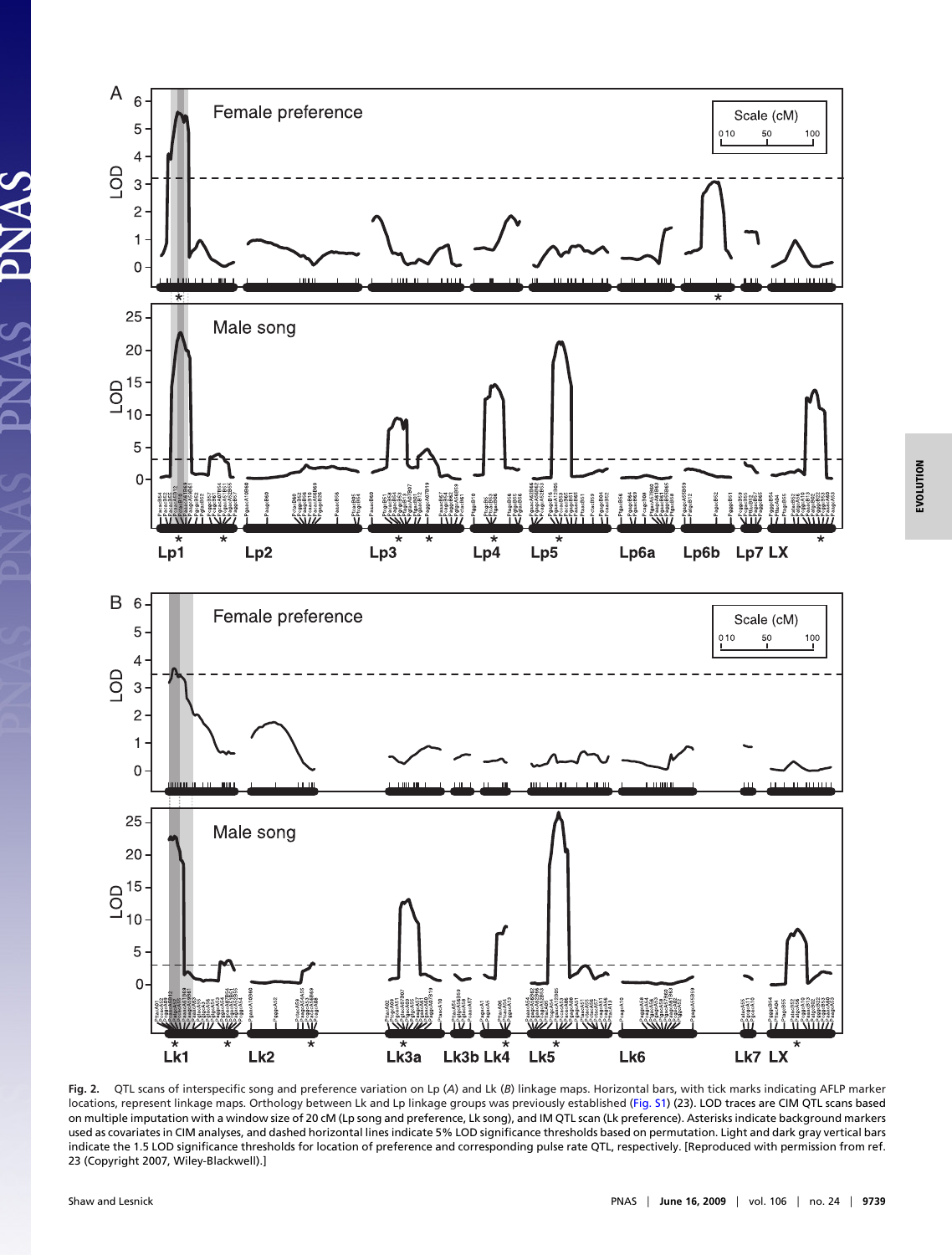#### **Table 1. QTL results for male song and female acoustic preference**

|            |                  |                            |            |                   |                        | Phenotypic<br>value* |      |      |                             |                                      |                              |
|------------|------------------|----------------------------|------------|-------------------|------------------------|----------------------|------|------|-----------------------------|--------------------------------------|------------------------------|
| Phenotype  | Linkage<br>group | <b>OTL</b><br>location, cM | <b>LOD</b> | Closest<br>marker | Marker<br>location, cM | AA                   | AB   | BB   | OTL effect.<br>$pps \pm SD$ | OTL effect. %<br>parental difference | $% F2$ variance<br>explained |
| Preference | Lk1              | 6.00                       | 3.70       | PcaacA5B12        | 7.20                   | 1.84                 | 2.09 | 2.73 | $0.44 + 0.11$               | 14.6                                 | 47.7                         |
| Song       | Lk1              | 6.00                       | 13.06      | PcaacA5B12        | 7.20                   | 1.54                 | 1.89 | 2.10 | $0.28 \pm 0.04$             | 9.3                                  | 18.9                         |
| Preference | Lp1              | 18.00                      | 3.60       | PcaacA5B12        | 19.24                  | 1.83                 | 2.10 | 2.74 | $0.45 + 0.11$               | 15.0                                 | 47.1                         |
| Song       | Lp1              | 22.00                      | 22.79      | PcaacA5B12        | 19.24                  | 1.55                 | 1.88 | 2.10 | $0.27 \pm 0.04$             | 9.1                                  | 18.3                         |

QTL results for pulse-rate preference (this study) and song (23), showing the location and peak LOD score for each QTL, closest marker to the LOD peak, marker location, mean phenotypic value for each genotype class, and QTL effect estimates (see *Results*). All QTL effects were significantly different from 0. pps, pulses per second.

\**L. paranigra* and *L. kohalensis* alleles are designated A and B, respectively.

studies are similar to this one in that the signal and response traits are expressed during mate choice and likely contribute to sexual isolation between closely related species. However, both of these findings differ from ours in that males respond to a signal produced by, but not limited to, females. In our study, males produce sex-limited signals and responses by females, representing conditions for sexual selection by female choice that have long been invoked in explanations of male display trait elaboration and speciation by sexual selection (7–9).

A compelling explanation consistent with our results is that male signal and female preference are genetically coupled (1), where the same genes control variation in both behaviors. In the Lk map, the estimated location of the song and preference QTL is the same, while the Lp analysis placed them 4 cM apart. In both analyses, the 1.5 LOD confidence intervals for the preference QTL (representing a 20 cM region) contain the 1.5 LOD confidence intervals for the song QTL (representing a 10 cM region) (Fig. 2). Genetic coupling suggests a mechanism for how signals and preferences might stay coordinated as species diverge, because selective pressure keeping sexual communication behaviorally coupled would be aided by common genetic factors. When a new mutation affects the phenotype of one sex, it simultaneously affects the complementary phenotype of the other sex, facilitating behavioral coupling through mutation and pleiotropy.

An alternate explanation consistent with our results is that tightly linked, but separate, loci control song and preference variation. While our analysis colocalizes a song and a preference QTL, many genes undoubtedly reside in this region of the genome. Until the genes underlying these QTL are known, we cannot rule out the possibility of close physical linkage between genes underlying male and female behavioral traits. However, the evolutionary implications of tight physical linkage are equally profound; physical linkage can contribute to the origin of genetic correlations that promote the coevolution of male–female sexual communication in addition to that generated through assortative mating (14). At present, many more song than preference QTL have been detected (Fig. 2) (23). Our results do not explain all of the preference variation segregating between our focal species and it is likely that more preference QTL remain undetected. Ultimately, research may reveal that the genetic architecture of song and acoustic preference include both linked and unlinked loci.

Under either hypotheses of close physical linkage or pleiotropy, our data allow us to make a unique observation about the genetic process of signal-preference coevolution. Genetic correlations driving signal-preference divergence could be achieved most consistently through the substitution of comparably sized pulse-rate and pulse-rate-preference allelic variants. In the present study we found a preference QTL of moderate size  $\approx 15\%$  of the species difference) colocalizing with a song QTL experimental challenges of assaying preferences between species with such large differences in behavioral trait values likely limited our power to detect QTL of smaller size. Theory suggests that our modest sample size for preference could have yielded an overestimate, but likely not an underestimate, of the true QTL effect size (28, 29). Thus, while additional preference QTL undoubtedly exist, they are also likely to be small to moderate in size. Additional song QTL underlying the pulse rate differences between *L. paranigra* and *L. kohalensis* are each of small to moderate effect ( $\approx$ 5–10%) (23). Altogether, our results suggest that genetic changes in both signal and preference are capable of evolving by a mode of mutual evolution in relatively small steps. Combined with the evidence that directional selection has caused song to diverge (23), this genetic model underlying song and preference differences between species also explains the observed behavioral coupling among geographically variable populations of *L. cerasina*, a closely related species (15, 27). Acoustic communication in crickets shows widespread (*i*) behav-

of moderate size ( $\approx 9\%$  of the species difference; Table 1). The

ioral coupling, where male and female traits are matched within species; *(ii)* temperature coupling, where cooler males produce slower songs that are preferred by cooler females (5); and (*iii*) developmental coupling where males reared at cool temperatures sing slower songs that are preferred by females reared at equally cooler temperatures (30–32). Several authors have hypothesized mechanisms for both the physiological and genetic bases of behavioral coupling (3, 5, 6, 33). At the physiological level, 2 models have been contrasted (33–36). The first hypothesizes that female auditory neurons form a filter that is sensitive to the temporal pattern of conspecific male song. The alternative model hypothesizes the presence of a common neural oscillator, or central pattern generator (CPG), in males and females. In males the CPG controls rhythmic song output. In females the CPG output produces a neural template whose activity is triggered by a matching male song pattern (33). Regardless, it now seems well established that song pattern in Orthoptera is generated by a neuronal network housed in the thoracic ganglia, whereas temporal signals require processing in the brain (36), casting doubt on the hypothesis that the same neuronal substrate controls both song and preference variation. Common genes could nevertheless be expressed in different neuronal networks that generate male and female behaviors (3). Likely candidates include ion channel and neurotransmittor gene families whose members show widespread expression in the nervous system.

Behavioral coupling has been observed in a variety of sexual signaling systems and sensory modalities. Genetic correlations generated through sexual selection and/or assortative mating without the benefits of physical linkage must certainly operate in many sexual systems. Although the genetic coupling hypothesis is more easily refuted (e.g., ref. 37), our evidence for tight linkage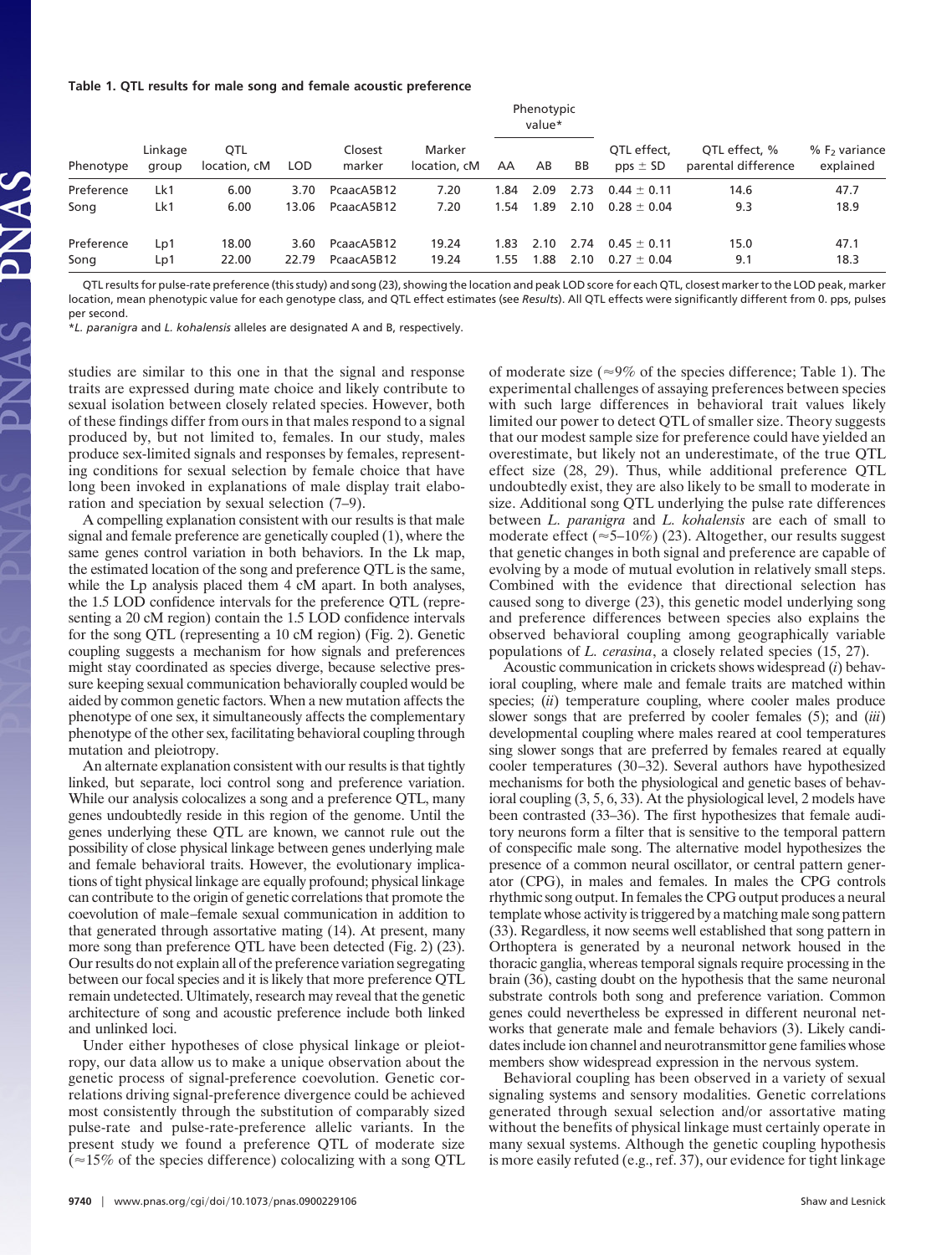in an acoustic communication system, together with evidence from the visual (13) and olfactory realms (12), suggests that further genetic dissection of sexual signaling systems may prove genetic coupling to be more common. Acoustic signaling such as in birds, frogs, and many insects exemplifies the traditional sexual selection system where males signal and females respond. The evolutionary consequences of genetically mediated coordination underlying behavioral coupling has exciting and farreaching implications for mechanisms of speciation and diversification, because divergence in sexual signaling systems creates sexual isolation as a by-product. A mutation process that affects both signal and preference could fuel rapid radiations by providing correlated genetic variation underlying both components of the mate recognition system, enabling the rapid evolution of sexual isolation.

## **Materials and Methods**

**Mapping Populations.** To map QTL for acoustic preference differences between *L. paranigra* and *L. kohalensis*, we generated an interspecific F2 hybrid population (i.e., hybrid cross 2; see ref. 23) from which a linkage map was estimated. Briefly, isofemale lines from both species were established from wild-caught females. A single *L. kohalensis* female by *L. paranigra* male pairing and subsequent mating of 23  $F_1$  full-sibs produced a large  $F_2$  generation (23). Crickets were reared using published methods (20).

**Phenotyping.** Female phonotactic experiments were conducted in a circular arena (47-cm radius) housed in a temperature-controlled (~20 °C) acoustic chamber, illuminated by dim red light. Single females were kept beneath a plastic cup in the center of the arena for 5 min immediately before trials, during which stimulus playback was audible. To begin a 5-min trial, the cup was lifted remotely, allowing the female to walk freely in any planar direction. In each experiment 2 songs played simultaneously, each from 1 of 2 speakers (3.5-inch in diameter, RadioShack model 40-1218) placed 180° apart on the edge of the arena. Songs were simulated digitally on a personal computer using custom software. A pulsed sinusoidal tone was generated via a 16-bit digital/analog converter (Tucker-Davis Technologies). The synthesized song was filtered at 10 kHz to prevent aliasing (Krohn-Hite filter model 3322). The songs varied in pulse rate only; pulse duration and carrier frequency does not differ significantly between *L. paranigra* and *L. kohalensis* (20). Each pulse had a 40-ms duration, 5 kHz dominant frequency, and an amplitude envelope with a rise-and-fall time of 10 and 30 ms, respectively. The speaker sound-pressure levels were monitored by using a Bruel and Kjaer SPL Meter (Type 4155) and equilibrated on a 4.0 pps pulsed tone (mean SPL across experiments: 83.3 dB) by using Tucker-Davis digital attenuators.

*Laupala* females and their hybrids display ''unimodal'' acoustic preference (21, 27) and respond preferentially to pulse rates within the pulse rate range (pure species) or between the range (hybrids) of the parental species. To assess individual preferences, pairs of pulse rates were offered to each female in 3 stages, designed to narrow down the response range of individual females to finer degrees with sequential stages of testing. Overall, trials spanned the range below and above the mean pulse rates for *L. paranigra* (≈0.9 pps) and *L. kohalensis* (≈3.7 pps). In the first stage, females were offered 1.7 vs. 2.7 pps. Females responding to either 1.7 or 2.7 pps in the first stage were presented with a second stage trial of either 1.2 vs. 2.2 pps or 2.2 vs. 3.2 pps, respectively.

In the third stage, females were trialed in 1 of 6 series depending on responses in Stage 2 [\(Table S1\)](http://www.pnas.org/cgi/data/0900229106/DCSupplemental/Supplemental_PDF#nameddest=ST1). Stage 3 trials differed by 0.5 pps, and were presented in a randomized order, 2 per day for 3 days. A randomization procedure determined which speaker played the faster song in a given trial. In all trials, a female approaching within 10 cm of a speaker during the 5-min trial period was considered responsive to that song. Temperature variation across all trials was minor (temperature range: 19.6-20.7 °C; mean  $\pm$  SD = 20.0  $\pm$  0.2 °C). Preferences were estimated only for the individual females that showed a typical response profile, preferring a faster pulse rate choice at the lower end of the trial range and a slower pulse rate choice at the higher end of the range. The midpoint at which a female switched from choosing the faster pulse rate to choosing the slower pulse rate determined her preference estimate [\(Table S1\)](http://www.pnas.org/cgi/data/0900229106/DCSupplemental/Supplemental_PDF#nameddest=ST1). For lowresponding females, Stage 3 was repeated and results were averaged by trial. The pulse rate preference distribution was tested for deviation from normality with the Shapiro–Wilk test.

The recording and quantification of song variation was previously published (23). Briefly, a single recording per male was made during daylight hours in a temperature controlled, anechoic chamber (temperature range: 19.9-20.8 °C; mean  $\pm$  SD = 20.3  $\pm$  0.2 °C) with a Marantz PMD-430 cassette recorder and Telex microphone from screen/plastic chambers. The unfiltered songs were digitized by using Soundscope/16 software digitizing technology (GWI Instruments) at 44.1 kHz. The oscillogram plots displayed trains of pulses comprising a single male song bout, and from that, 5 pulse-period measurements were made (the beginning of one pulse to the beginning of the following pulse). The pulse-period measurements were accurate to 10 ms. Data were transformed to pulse rates (the inverse of pulse period); the  $F_2$ hybrid song distribution was tested for deviation from normality with the Shapiro–Wilk test.

**Genotyping and Linkage Mapping.** Surveys for AFLPs were conducted as described in ref. 23. DNA was extracted by standard methods. Samples were diluted to 250 ng/ $\mu$ L for AFLP analysis and reactions followed the manufacturer protocols (GIBCO BRL AFLP starter primer kit; Life Technologies) (38). Briefly, genomic DNA was digested (PstI/EcoRI) and adaptors ligated in single reactions. Both preselective (primers with 1 additional base pair) and selective (primers with 3 additional base pairs) PCR reactions were held in a total volume of 10  $\mu$ L. Adapter-ligated DNA was used as a template in preselective reactions, and preselective reaction product was used in selective reactions. We visualized AFLP fragment patterns and size standards (GS-500 ROX, Applied Biosystems) by using an ABIPrism 3100 DNA Analyzer (Applied Biosystems). AFLP markers were scored for presence/absence from the ABI-3100 trace files by using GeneScan Analysis 3.7 and Genotyper 2.5 software (Applied Biosystems).

Linkage analysis and map construction were reported in ref. 23. Briefly, AFLP markers homozygous in the parents were scored in  $F<sub>2</sub>$  hybrids and examined for fit to Mendelian expectations. Genotypes at several "candidate" codominant AFLP loci were inferred from the banding patterns (indels can result in transdominant linked AFLPs that represent the same genomic location) and assessed for fit to Mendelian expectations. Several candidate codominant alleles were isolated, sequenced, and assembled using Sequencher 4.0 to confirm homology (Gene Codes) (39).

We constructed parental linkage maps independently (Lp and Lk maps) because only estimates of linkage among recessive alleles in phase can be observed reliably with dominant markers such as AFLP. However, we included several codominant loci in each analysis to facilitate the alignment of orthologous, autosomal linkage groups between parental maps. Because male *Laupala* are X0, the genotype of X-linked dominant markers is unambiguous, allowing estimation of a single X linkage group.

Linkage analyses were performed using JoinMap 3.0 (40). The linkage groups were estimated using the JoinMap grouping module by identifying groups of markers that showed stable association across LOD thresholds. Marker order within groups was estimated by using the Kosambi mapping function of the JoinMap mapping module. Markers with identical segregation patterns were removed and the ripple function was used to test optimal marker order. Identification of orthologous linkage groups between the Lp and Lk maps (based on codominant markers included in each map) were used to construct the *Laupala* linkage map [\(Fig. S1\)](http://www.pnas.org/cgi/data/0900229106/DCSupplemental/Supplemental_PDF#nameddest=SF1) (23).

**QTL Analysis.** By using the R/qtl package (41), we conducted IM and CIM analyses of preference based on multiple imputation, as published for song in ref. 23. QTL scans were performed at 2 cM intervals, and the 5% experimentwide error threshold for each analysis was determined by permutation (25).

Peaks that crossed the 10% permutation threshold in IM were designated as covariatesin CIM andQTLlocations andwere refined as describedin ref. 23. A CIM trace was produced by iteratively removing the covariate representing a given QTL within the 20 cM window surrounding the peak LOD score for that QTL.

The phenotypic effect of one allele at a given QTL was estimated in R/qtl at the marker closest to the peak LOD from regression of phenotype on genotype. From this additive allelic effect we estimated the direction and size of effect for song and preference QTL. We further calculated the phenotypic effect of each QTL as the percentage of the parental difference (3.01 pps) and the percentage of the  $F_2$  variance explained by that QTL in an additive model ANOVA in R/qtl (41) (Table 1).

**ACKNOWLEDGMENTS.** We thank M. Martin and R. Yu for assistance with data collection, R. Hoy, P. Danley, J. Grace, C. Wiley, C. Ellison, S. Anderson, and members of the K.L.S. laboratory for helpful discussions and comments on this work, and 2 anonymous reviewers for insightful comments that improved the quality of this manuscript. This work was supported by National Science Foundation Grant DEB-9729325 (to K.L.S.).